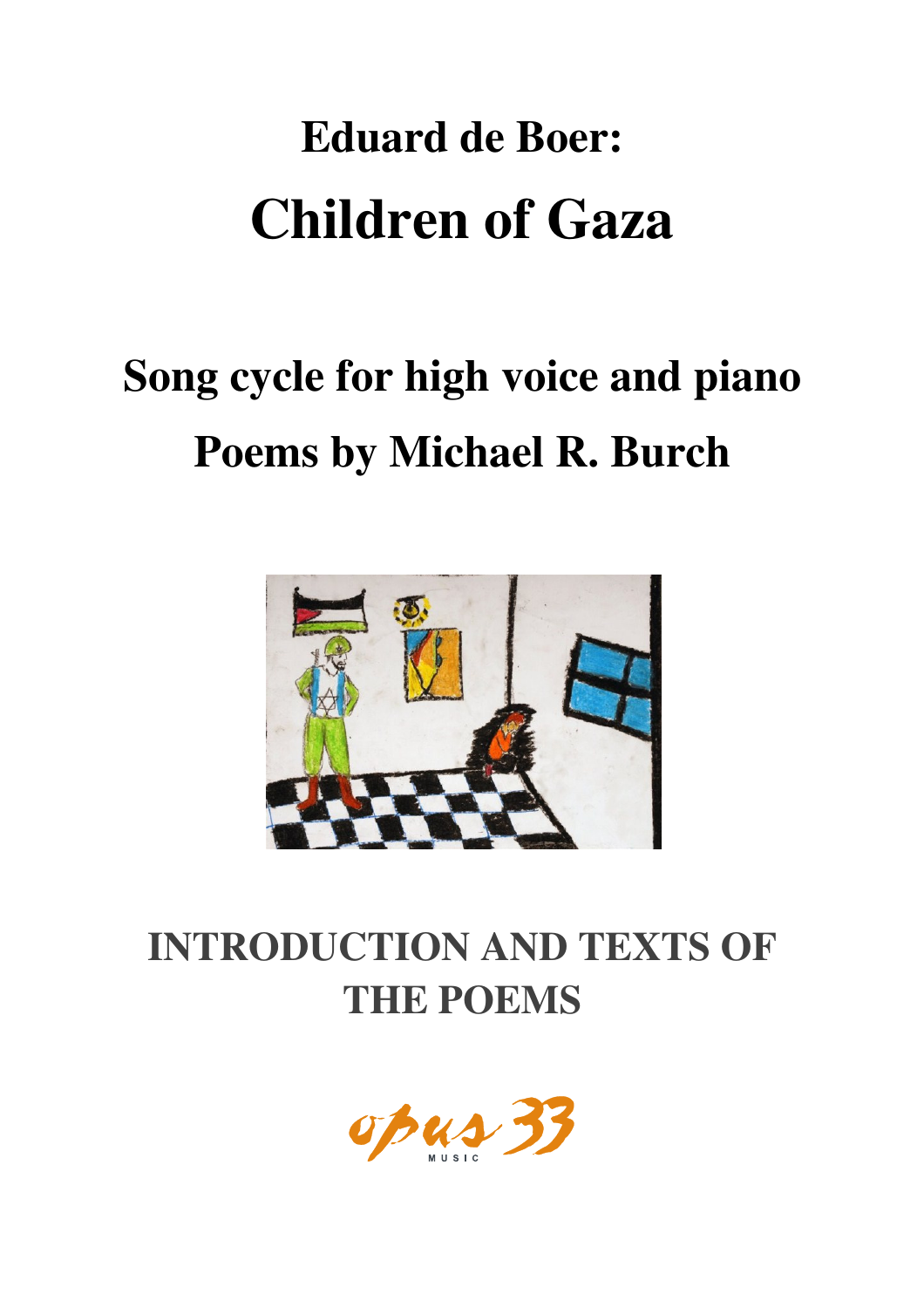#### **INTRODUCTION**

In 1976, I was 19 years old when I spent my summer holidays in Israel. I worked for three weeks in a Kibbutz, then travelled one week through the country. I very much enjoyed those weeks and have many beautiful memories of them. However, contrary to the expectations I had at the time, my fondest memories today have to do with Palestinians rather than Israelis. For instance, I vividly remember that, during my weeks in the Kibbutz, I was ordered to join a group that worked on a sunflower field in a nearby village, supervised by an old Palestinian man. He turned out to be the friendliest, mildest and loveliest person I had ever met. And I also remember hitchhiking somewhere, with a large backpack on my shoulders and a big camera hanging around my neck, when someone shouted at me, inviting me to come into his house; which I did. Maybe it was a naïve thing to do, especially for someone who obviously looked as much like a young and vulnerable Western tourist as I did, but I never regretted it. I was welcomed by a group of very friendly Palestinians, who offered me food and drink, and even showed me where the key to the house was hidden, so I could enter it at any time, whenever I wished. I had never encountered such hospitality before. These experiences formed a contrast to what I had learned at the Christian schools I had attended, where I had been told that Arabs were stupid heathens and that it was a good thing that God had finally returned the 'Holy Land' to his 'chosen people'.

I never returned to Israel, but I did develop a fondness for Jewish folk melodies, which I incorporated into some of my compositions, for instance in my first symphony and in my Yiddish Suite for cello and piano. (Recordings of these compositions can be found on YouTube, under my pseudonym Alexander Comitas.)

It was many years after my visit to this country, that my Belgian friend André Posman, at the time an organizer of classical concerts, made me aware of the plight of the Palestinians and the lack of attention by the mainstream media for their dire situation. He offered me a book about the situation in the Gaza Strip, a book that among other things contained some poems. Slowly the idea began to take shape in my mind 'to do something' with this, at some point in the future.

Again, years later, this idea had developed to the point that I wished to compose a song cycle about Palestinian children in Gaza. By then, the Internet had become commonplace, so I began searching it for poems having to do with this theme. In doing so, I came across the name of an American poet, Michael R. Burch, who on his website *www.thehypertexts.com* has for many years been campaigning very actively for the Palestinian cause. I found his e-mail address and in January 2016, I finally decided to contact him about the idea of a song cycle. By then, the idea of a 'storyline' had become rather clear. I envisaged a cycle with two consecutive climaxes, one where a child's family is shot by Israeli soldiers during a raid, and later another one where a child is killed by a bomb dropped by an Israeli plane<sup>1</sup>. I also had found a number of Palestinian folk songs on YouTube and I had purchased a CD called *Lost Songs of Palestine.* In this way, I had acquired a small collection of songs to which I could allude.

And then a miracle happened, or rather: a series of miracles. Michael not only gave me permission to use any of his poems I wanted, but also offered to write any additional poems I needed for the cycle. Furthermore, I could feel free to instruct him not only about the subject of each poem, but also about its length, its meter and form, and about certain melodies I would like to use. He turned out to be just the ideal collaborator to make the wish of composing a cycle like this come true!

And it didn't stop there. I had proposed to Michael to make it a project extending over several years. I earn my income mainly by composing in response to commissions and I intended to write one song at a time in between them. But then, in February, I received an e-mail from Nelly, the widow of Christoph, a dear friend of mine who had sadly died a few months earlier, informing me that in his will he had left me and my wife an amount of money. I asked her if she would allow me to regard this amount as a commission fee for a *Children of Gaza* song cycle, and she liked the idea, because Christoph was the type of person who always stood up against injustice.

And on top of all this, against my expectation, I couldn't start with either of both composition commissions I had at this time: for one of them, a scenario still hadn't been written and for the other one I needed a detailed account

l

<sup>&</sup>lt;sup>1</sup> The idea for both dramatic climaxes came from a number of poignant accounts on Michael Burch's website *www.thehypertexts.com*, (search for '*Nakba Index*', *nakba* being Arabic for catastrophe). See *www.breakingthesilence.org.il*  with testimonies by critical Israeli soldiers, for similar stories. A particularly poignant testimony by founder of the Palestina Medical Relief Society Mustafa Barghouti can be found on YouTube (www.youtube.com/watch?v=kDe\_ZXOwWlU, search words *Gaza Barghouti*).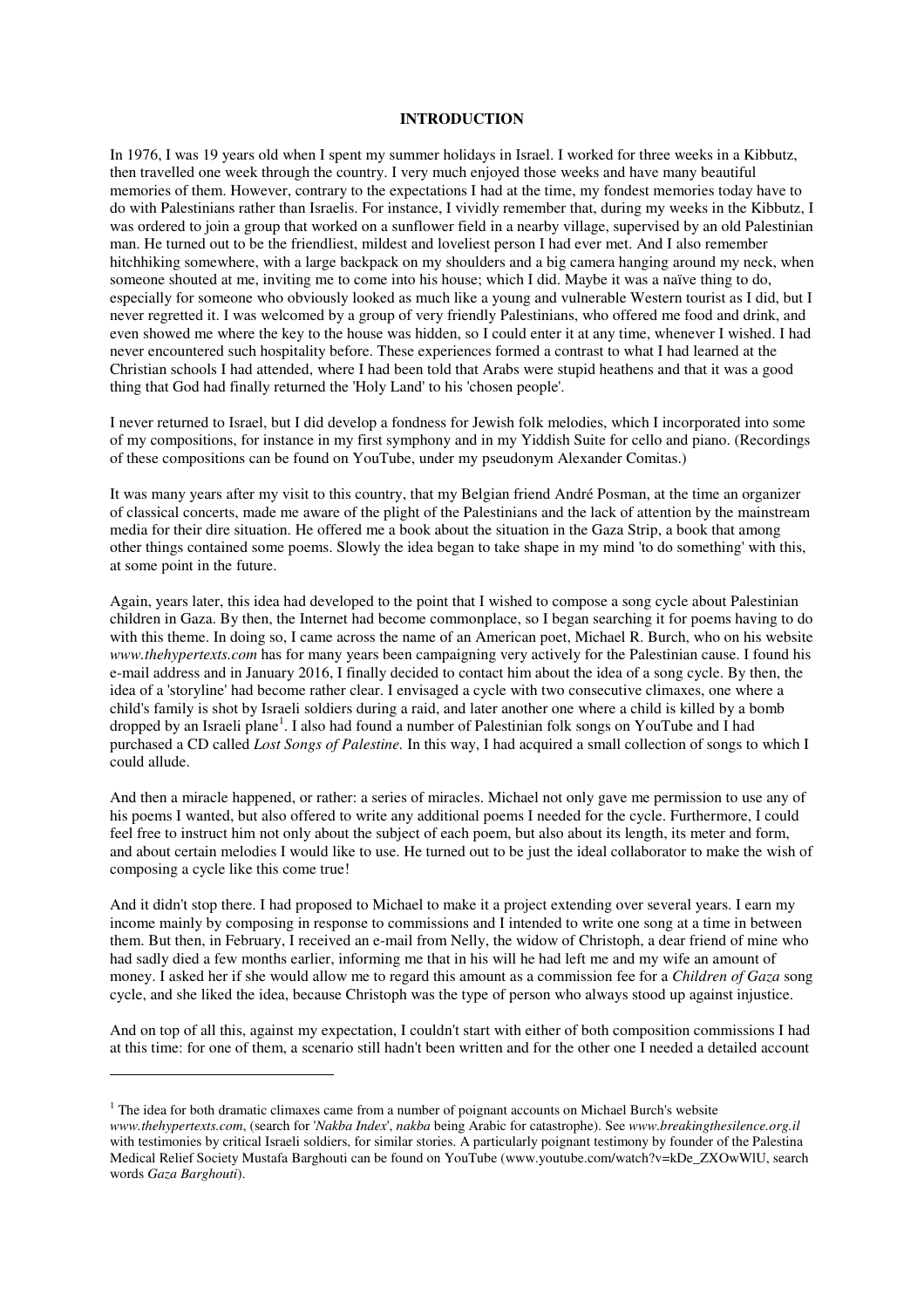of the technical level of the members of the performing band. So, suddenly and unexpectedly, I had the collaboration of an ideal poet, the money necessary to write the cycle, and also an unexpected and perhaps provident amount of time!

Michael and I decided to go for it the cycle rapidly progressed, until 2½ months later we reached the point that it was ready. Luckily, inspiration came abundantly, and during the whole composing process I had the feeling that everything was just falling into place automatically. To give an example: the impact of the fatal bomb at the end of the song *In the Shelter* turned out to be exactly at the Golden Ratio point of the cycle as a whole; something I had neither expected nor influenced consciously in any way. The whole experience felt to me as if 'it just had to be'.

The Palestinian folk songs that are quoted or alluded to in the cycle are:

 - *Al-Yadil Yadi* (*My Carefree Ways*). This melody appears right at the opening of the first song and it returns at various places throughout the cycle.

- A so-called *Dabka*, a Palestinian folk song and dance, dealing with the occupation of Palestine in 1948. This theme, too, is heard for the first time in the first song, and it, too, returns a number of times, throughout the cycle.

- *Mouvasha Lamma Bada Yathanna*, an ancient song of lament. Merely hinted at in the song *For God's Sake, I'm only a Child*, it is clearly alluded to in the songs *In the Shelter* and *Among the Angels*.

- *Hala Layya*, a lullaby. The beginning of this melody appears for the first time in the song *Mother's Smile*, reappearing in *In the Shelter* and *Among the Angels*.

Happy as the story of this cycle's creation is, the plight of the Palestinians living in Gaza and the West Bank is far from happy. No parent would allow his or her own children to be subject to the dire circumstances under which the children born there are living, and this alone ought to be enough reason for everyone to want to put an end to the atrocities that have been going on far too long in this troubled region. Everyone who has access to the Internet can now read about this, for instance on Michael Burch's website *www.thehypertexts.com* (search for the terms *'Palestine* 'or *'Nakba'*) or can watch videos, for instance on Facebook pages like *The Eye of Palestine* or *The Palestinian Information Center*. No 'Holy Land' or text in Bible or Torah can justify how Palestinian children are treated on their native soil.

Eduard de Boer, May 14th, 2016.

Composing this song cycle was made possible by Christoph Bouthillier and Nelly Bouthillier - Den Boer Dedicated to the children of Gaza and their parents Duration: ca. 40 minutes

Drawin on cover by Rafeeq Omar Isalami, courtesy of the Middle East Children's Alliance (www.mecaforpeace.org). I found these drawings on the website electronicintifada.net. They were part of a planned exhibition in Oakland, California, entitled *A Child's View of Gaza*; an exhibition that unfortunately was cancelled, due to pressure from pro-Israel organizations.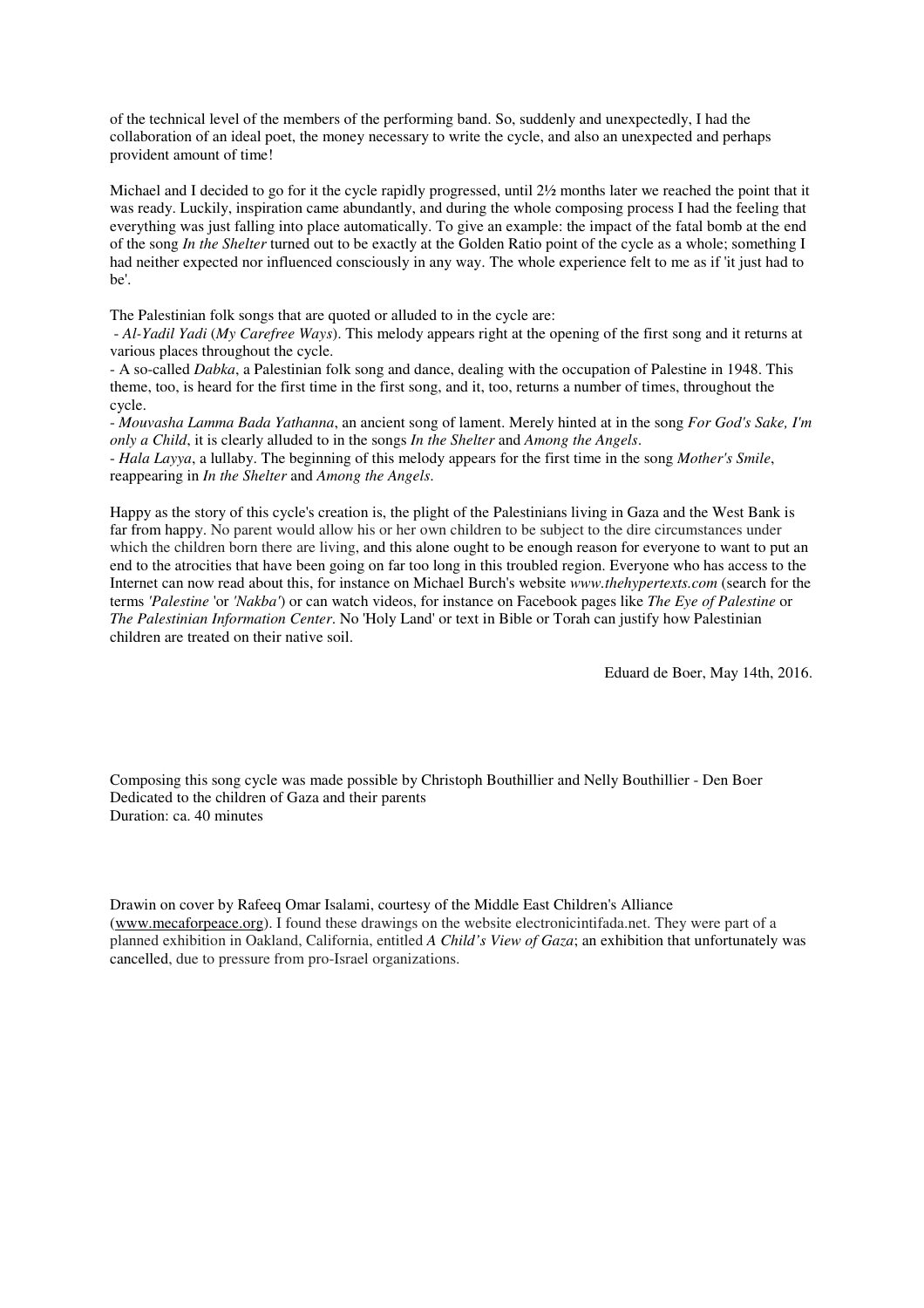### **Children of Gaza**

*Song cycle for high voice and piano Poems by Michael R. Burch* 

#### **I. Prologue: Where does the Butterfly go?**

I'd love to sing about things of beauty, like a butterfly, fluttering amid flowers, but I can't, I can't …

Where does the butterfly go when lightning rails when thunder howls when hailstones scream while winter scowls and nights compound dark frosts with snow, where does the butterfly go?

Where does the rose hide its bloom when night descends oblique and chill beyond the power of moonlight to fill? When the only relief's a banked fire's glow, where does the butterfly go?

Where does the butterfly go when mothers cry while children die and politicians lie, politicians lie? When the darkness of grief blots out all that we know: when love and life are running low, where does the butterfly go?

And how shall the spirit take wing when life is harsh, too harsh to face, and hope is flown without a trace? When the light of life runs low, where does the butterfly go, where does the butterfly go?

#### **II. The Raid**

When the soldiers came to our house, I was quiet, quiet as a mouse… But when they beat down our door with a battering ram, and I heard their machine guns go "Blam! Blam! Blam!" I ran! I ran! I ran!

First I ran to the cupboard and crept inside; then I fled to my bed and crawled under, to hide. I could hear my mother shushing my sister… How I hoped and prayed that the bullets missed her! My sister! My sister! My sister! Then I ran next door, to my uncle's house, still quiet, quiet as a mouse... Young as I am, I did understand that they had come to take our land! Our land! Our land! Our land! They've come to take our land!

They shot my father, they shot my mother, they shot my dear sister, and my big brother! They shot down my hopes, they shot down my dreams! I still hear their screams! Their screams! Their screams!

Now I am here: small, and sad, and still ... no mother, no father, no family, no will. They took everything I ever had. Now how can I live, with no mom and no dad? How can I live, with no mom and no dad? How can I live? How can I live?

#### **III. For God's Sake, I'm only a Child**

For God's sake, ah, for God's sake, I'm only a child and all you've allowed me to learn are these tears scalding my cheeks, this ache in my gut at the sight of so many corpses, so much horrifying blood!

For God's sake, I'm only a child you talk about your need for "security," but what about my right to play in streets not piled with dead bodies still smoking with white phosphorous!

Ah, for God's sake, I'm only a child for me there's no beauty in the world and peace has become an impossible dream; destruction is all I know because of your deceptions.

For God's sake, I'm only a child fear and terror surround me stealing my breath as I lie shaking like a windblown leaf. For God's sake, for God's sake, I'm only a child, I'm only a child, I'm only a child.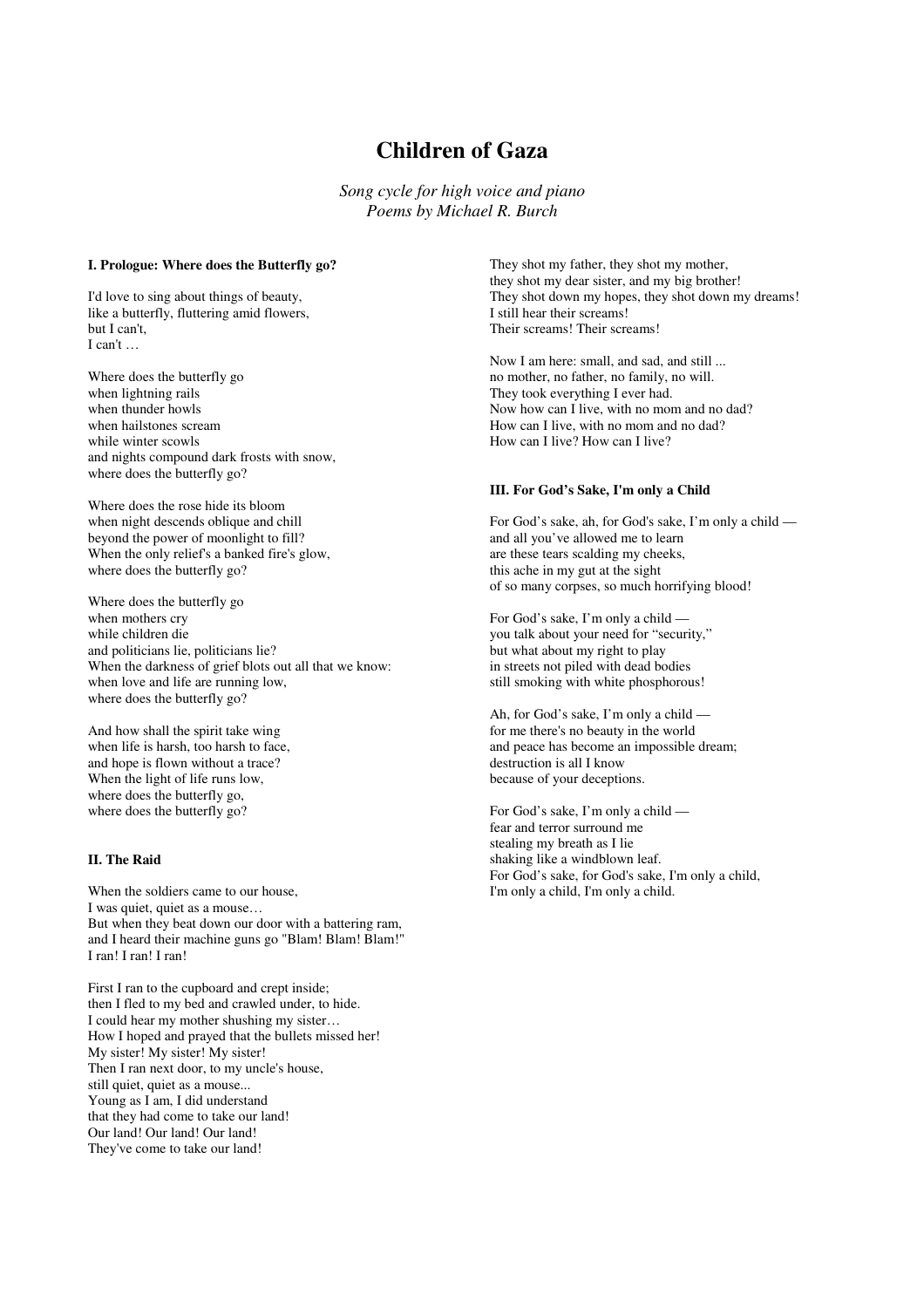#### **IV. King of the World**

If I were King of the World, I would make every child free, for my people's sake. And once I had freed them, they'd all run and scream straight to my palace, for free ice cream! *[Directly to the audience, spoken:] Why are you laughing? Can't a young king dream?* 

If I were King of the World, I would banish hatred and war, and make mean men vanish. Then, in their place, I'd bring in a circus with lions and tigers (but they'd never hurt us!)

If I were King of the World, I would teach the preachers to always do as they preach; and so they could practice being of good cheer, we'd have Christmas —and sweets—each day of the year! *[Directly to the audience, spoken:] Why are you laughing? Some dreams do appear!* 

If I were King of the World, I would send my couns'lors of peace to the wide world's end ...

*[spoken:] But all this hard dreaming is making me thirsty!*  I proclaim lemonade; please *[spoken] bring it in a hurry!* 

If I were King of the World, I would fire racists and bigots, with their message so dire. And we wouldn't build walls, to shut people out. I would build amusement parks, have no doubt!

If I were King of the World, I would make every child blessed, for my people's sake, and every child safe, and every child free, and every child happy, especially me! *[Directly to the audience:] [spoken] Why are you laughing?* Appoint me and see!

#### **V. Mother's Smile**

There never was a fonder smile than mother's smile, no softer touch than mother's touch. So sleep awhile and know she loves you more than "much".

So more than "much", much more than "all". Though tender words, these do not speak of love at all, nor how we fall and mother's there, nor how we reach from nightmares in the ticking night and she is there to hold us tight.

There never was a stronger back than father's back, that held our weight and lifted us, when we were small, and bore us till we reached the gate, then held our hands that first bright mile till we could run, and did, and flew. But, oh, a mother's tender smile will leap and follow after you ...

#### **VI. In the Shelter**

#### **Mother:**

Hush my darling, please don't cry.

The bombs will stop dropping, by and by. Hush, I'll sing you a lullaby…

#### **Child:**

Mama, I know that I'm safe in your arms. Your sweet love protects me from all harms, but still I fear the sirens' alarms!

#### **Mother:**

Hush now my darling, don't say a word. My love will protect you, whatever you heard. Hush now…

#### **Child:**

But what about pappa, you loved him too.

#### **Mother:**

My love will protect you. My love will protect *you*!

#### **Child:**

I know that you love me, but pappa is gone!

#### **Mother:**

Your pappa's in heaven, where nothing goes wrong. Come, rest at my breast and I'll sing you a song.

#### **Child:**

But pappa was strong, and now he's not here.

#### **Mother:**

He's where he must be, and yet ever-near. Now we both must be strong; there's nothing to fear.

#### **Child:**

The bombs are still falling! Will this night never end?

#### **Mother:**

The deep darkness hides us; the night is our friend. Hush, I'll sing you a lullaby.

#### **Child:**

Yes, mama, I'm sure you are right. We will be safe under cover of night. *[spoken]* But what is that sound? *[screamed]* Mama! I am fri(ghtened)....!